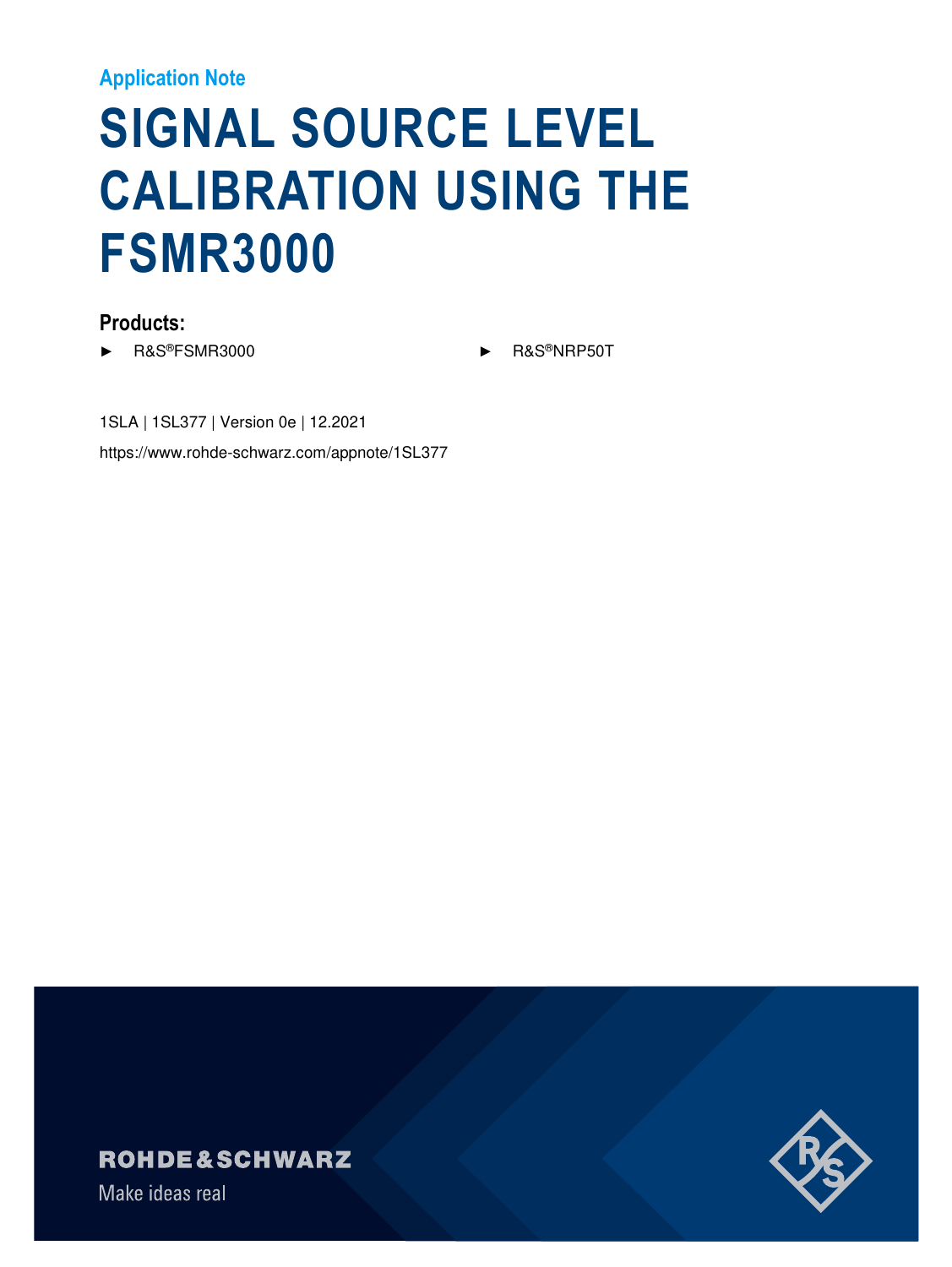# **Contents**

| $\overline{2}$ |  |
|----------------|--|
| 2.1            |  |
| 2.2            |  |
| $3^{\circ}$    |  |
| $\overline{4}$ |  |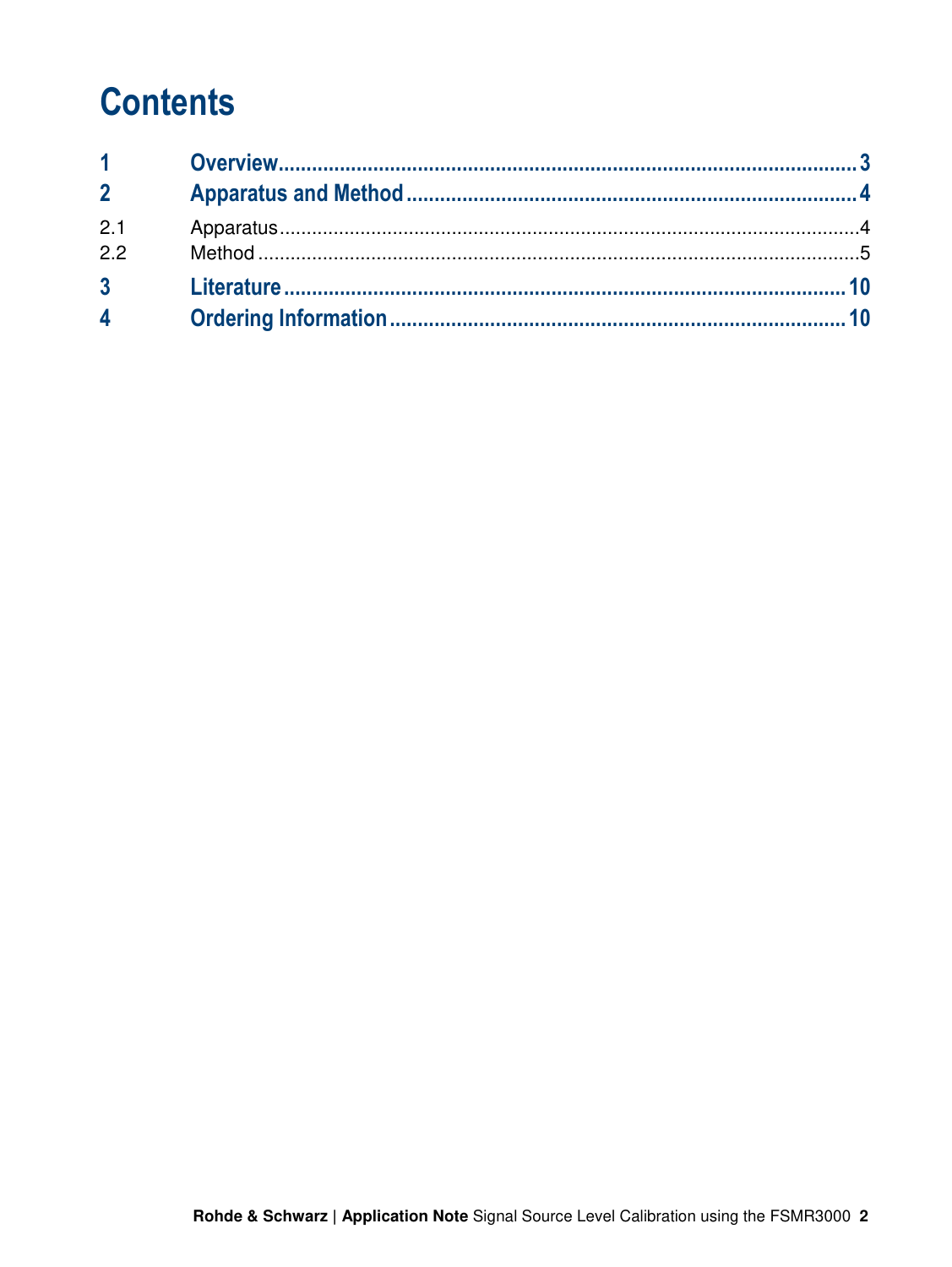## **1 Overview**

The R&S<sup>®</sup> FSMR3000 (hereinafter FSMR) is a three-in-one instrument incorporating a Measurement Receiver, a Spectrum and Signal Analyser, and a Phase Noise Analyser.

This application note demonstrates the use of the Measurement Receiver to calibrate the signal output level of a Signal Generator.

Calibration in this application is a two-step process.

- The absolute output level of the signal source, at a fixed level, is measured using a thermal power sensor (e.g. NRP50T), which in turn outputs its reading to the FSMR.
- Output power calibration over a wider dynamic range (to lower power) is performed by connecting the FSMR to the signal source directly, and sweeping the power of the signal source.

The FSMR offers a nominal total measurement uncertainty of <0.015 dB +/- 0.005 dB per 10dB step. At 1GHz, the power measurement range covers -152 dBm to +30 dBm. It is this intrinsic linearity, that the accuracy of the calibration relies upon.

Absolute power measurement uncertainty, for the NRP50T thermal power sensor used in this Application Note, is 0.040 dB to 0.143 dB.

This process may be repeated at multiple frequencies. Calibration values are automatically stored and managed by the FSMR. Measurement frequencies for calibrations are stored, will be automatically recalled by the FSMR, by re-selection of those frequencies.

Finally, note that the overall measurement uncertainty may be calculated by the user, with knowledge of the cabling and signal source parameters. Example calculations were published in the earlier Application Note "RF Level Measurement Uncertainties with the Measuring Receiver R&S FSMR." [1]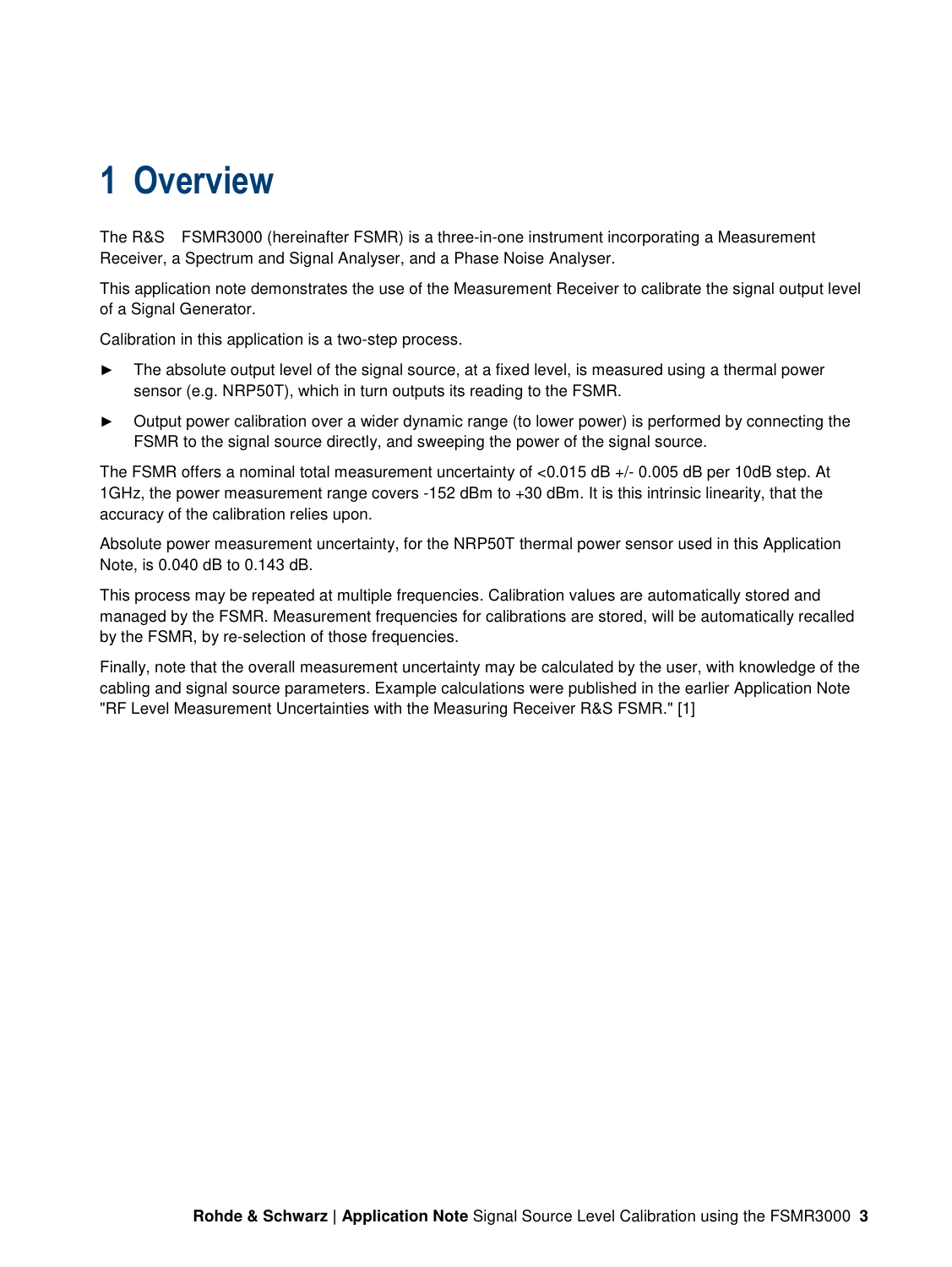# **2 Apparatus and Method**

### **2.1 Apparatus**

The following equipment was used in the creation of this Application Note

- ► FSMR3050 Measuring Receiver (to 50 GHz)
- ► NRP50T Thermal Power Sensor (to 50 GHz)
- ► SMW200A Vector Signal Generator
- ► Suitable coaxial cable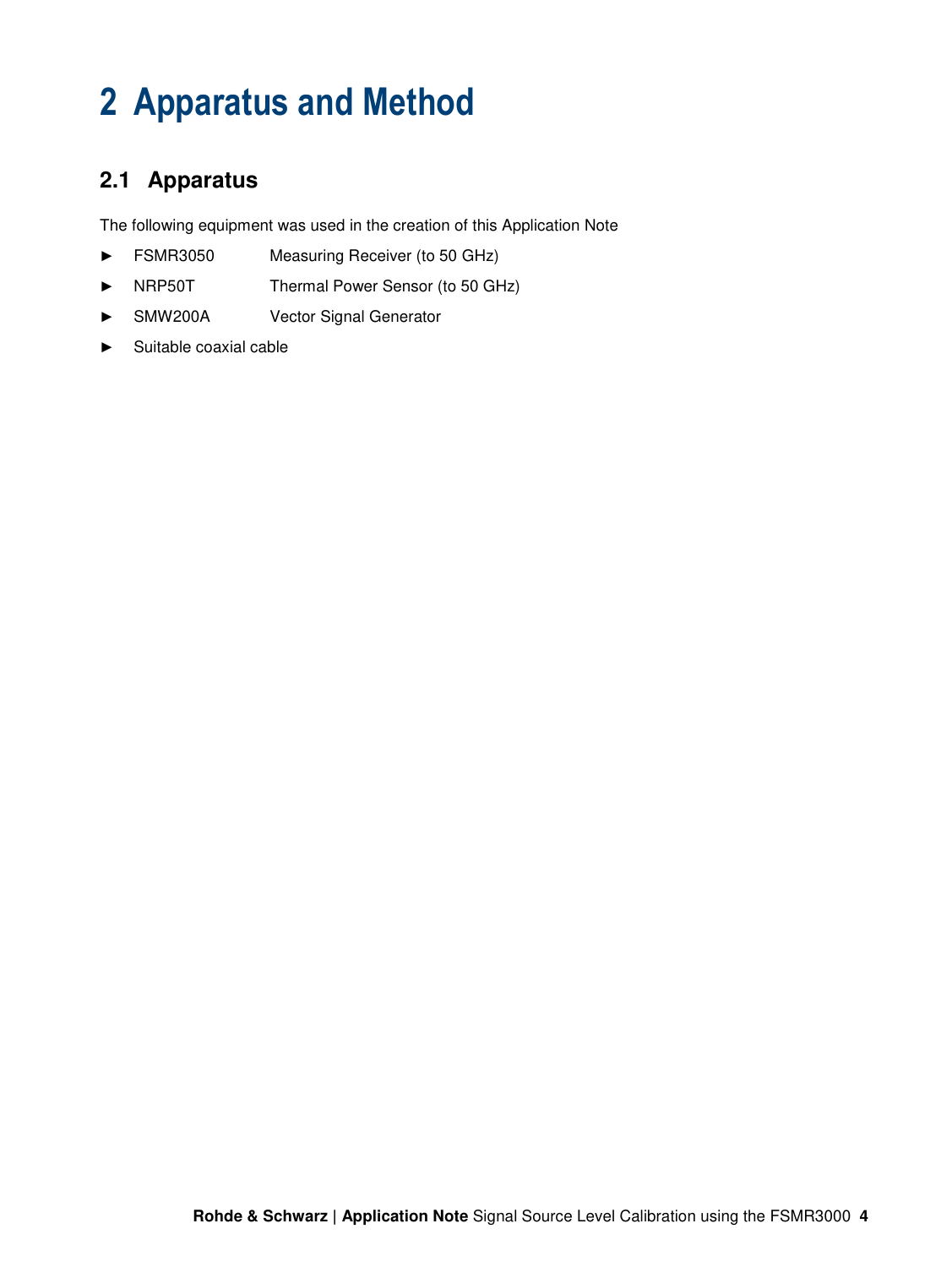### **2.2 Method**

The required steps, their associated SCPI commands, along with pictures of the set-up and screengrabs, are shown in the table.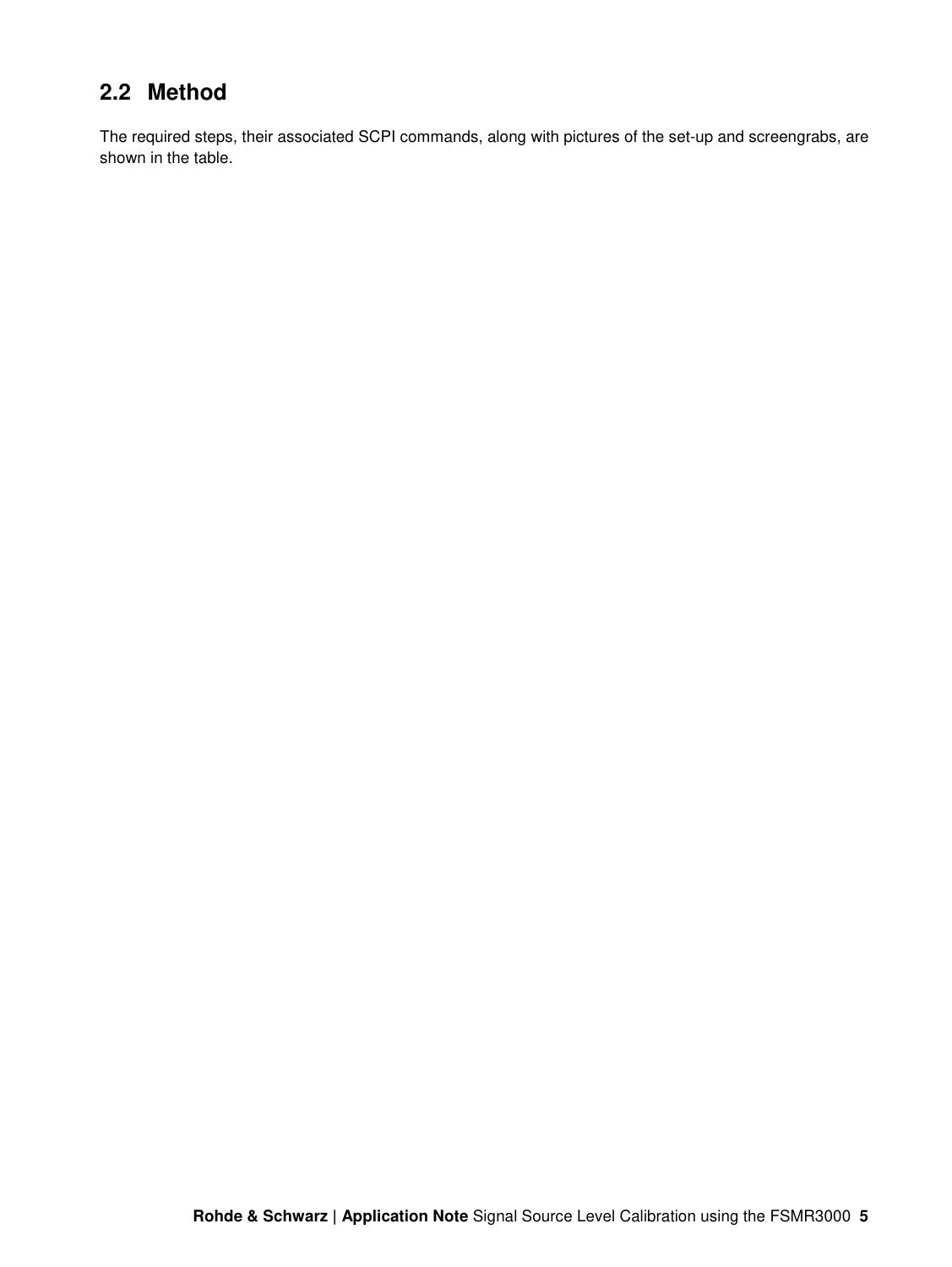| <b>Step</b>    | <b>Action</b>                                                                                              | <b>SCPI</b>                                                    | Screengrab / Set-Up                                                                                                                                                                                                                                                                                                                                                                                                                                                                                                                                                                                                                                                                                                                                                                                                                                |
|----------------|------------------------------------------------------------------------------------------------------------|----------------------------------------------------------------|----------------------------------------------------------------------------------------------------------------------------------------------------------------------------------------------------------------------------------------------------------------------------------------------------------------------------------------------------------------------------------------------------------------------------------------------------------------------------------------------------------------------------------------------------------------------------------------------------------------------------------------------------------------------------------------------------------------------------------------------------------------------------------------------------------------------------------------------------|
| $\mathbf{1}$   | Preset the<br>FSMR.                                                                                        | *RST                                                           | ■ 公 品 ト? ●<br>₩₩₽∟<br>Demodulatio<br>Multiview <b>II</b> Measuring Receiver<br>RefLevel -50.00 dBm<br>RBW 47.83 kHz Meas<br>AQT 80 µs DBW<br>5 MHz Freq 25.0 GHz<br><b>AF Filter</b><br>0dB<br>4 Result Summary<br>Current<br><b>RF Frequency</b><br>24.999 953 624 GHZ<br>Mod. Freq<br>$P$<br>Peak<br><b>Carrier Offset</b><br>$-46.376$ kHz<br><b>Tuned Frequency</b><br>25.000 000 000 GHz<br>$+$ -Peak/2<br>RMS<br><b>RF Level</b><br>-89.962 dBm<br>$T+O$<br>SINAD<br>DISTORT<br><b>Ref Value</b><br>$- - - -$ dBm<br>AF Filter<br>Config<br>$-170 - 160 - 150 - 140 - 130 - 120 - 110 - 100$<br>$-uv$<br>Result<br>Cunfig<br>Demod<br>Canfig<br>Display<br>Config<br>$\begin{array}{c}\n\hline\n\text{1.1}\n\end{array}$<br>$001$ <sub>D</sub> t                                                                                             |
| $\mathbf 2$    |                                                                                                            | Connect the NRP50T RF input to the Signal<br>Source RF output. |                                                                                                                                                                                                                                                                                                                                                                                                                                                                                                                                                                                                                                                                                                                                                                                                                                                    |
| 3              | Connect the NRP50T output to the FSMR Power Sensor port.                                                   |                                                                |                                                                                                                                                                                                                                                                                                                                                                                                                                                                                                                                                                                                                                                                                                                                                                                                                                                    |
| 4              |                                                                                                            |                                                                | Connect an RF cable to the FSMR RF Input port. Leave the other end disconnected.                                                                                                                                                                                                                                                                                                                                                                                                                                                                                                                                                                                                                                                                                                                                                                   |
| 5              | <b>Set FSMR</b><br>Frequency to<br>(e.g.) 1 GHz                                                            | :SENS:FREQ:CENT 1e9                                            | رت رکر<br>$2 + \frac{1}{2}$ $\sqrt{2}$<br>Ø.<br>Erequ<br>Multiview <b>E</b> Measuring Receiver<br>1.0 <sub>GHz</sub><br>$\boldsymbol{\mathsf{x}}$<br>Ref Level +50.00 dBn<br>RBW 47.83 kHz Meas<br>AF Coupling<br>AOT 80 us<br>5 MHz Freq 1.0 GHz AF Filter<br>HONE<br>A 66<br>4 Result Summary<br>2 Signal Summar<br>Current<br><b>RF Frequency</b><br>999.941 633 MHz<br>Mod. Freq<br>AF Cente<br><b>Carrier Offset</b><br>Peak<br>$-53.067$ kHz<br>$D_{\rm OCD}$<br>4.46 MHz<br>4.61 MHz<br>AP Start<br><b>Tuned Frequency</b><br>1.000 000 000 GHz<br>-Peak/2<br>RM<br><b>RF Level</b><br>$-100.671$ dBm<br>THD <sup></sup><br>AF Rtop<br><b>DISTORT</b><br><b>Ref Value</b><br>$- - - -$ dBm<br>Signal<br>Track<br>$-170 - 160 - 150 - 140 - 130 - 120 - 110$<br>$-90$<br>$-uv$<br>iyaal Track<br>Once<br>Frequer<br>Config<br>$\mathbb{R}^n$ |
| 6              | Set the Signal Source output frequency to the same (e.g. 1 GHz) and check that its output power is<br>off. |                                                                |                                                                                                                                                                                                                                                                                                                                                                                                                                                                                                                                                                                                                                                                                                                                                                                                                                                    |
| $\overline{7}$ | On the<br>FSMR, press<br>"MEAS"<br>hardkey,<br>select the<br>"RF Power"                                    | :CONF:MEAS:POWer                                               | 国公易约要<br><b>₩₩₩₩₩</b><br>医区<br>ы<br>Multiview <b>II</b> Measuring Receiver<br>Ref Level +50.00 dem<br>RBW 47.83 kHz. Meas<br>FM AF Coupling<br>OdB AQT 80 µs. DBW 5 MHz. Freq 1.0 GHz. AF Filter<br>NONE<br>Att<br>A 03 Byzas<br>2 Signal Summary<br>4 Result Summary<br>Current<br>Mod. Freq.<br><b>RF Frequency</b><br>999.735 271 MHz<br><b>FM</b><br><b>Carrier Offset</b><br>4.41 MHz<br>-4.28 MHz<br>4.35 MHz<br>1.79 MHz<br>$\mathsf{x}$<br><b>Select Measurement</b><br><b>Tuned Frequency</b><br><b>Basic Measurements</b><br><b>Demodulation Measurements</b><br><b>RF Level</b><br><b>VM</b><br><b>Ref Value</b><br><b>RF Power</b><br>$M_{\text{em}}$<br>Tuned RF-Level<br>AP City: Ref: 250 00 kHz<br>VPM<br>A.L.<br>Display<br>Config<br>$\frac{1}{2}$<br><b>AF OF 1.25 MH</b><br>1001 pts<br>AF Span 2.5 MHz                        |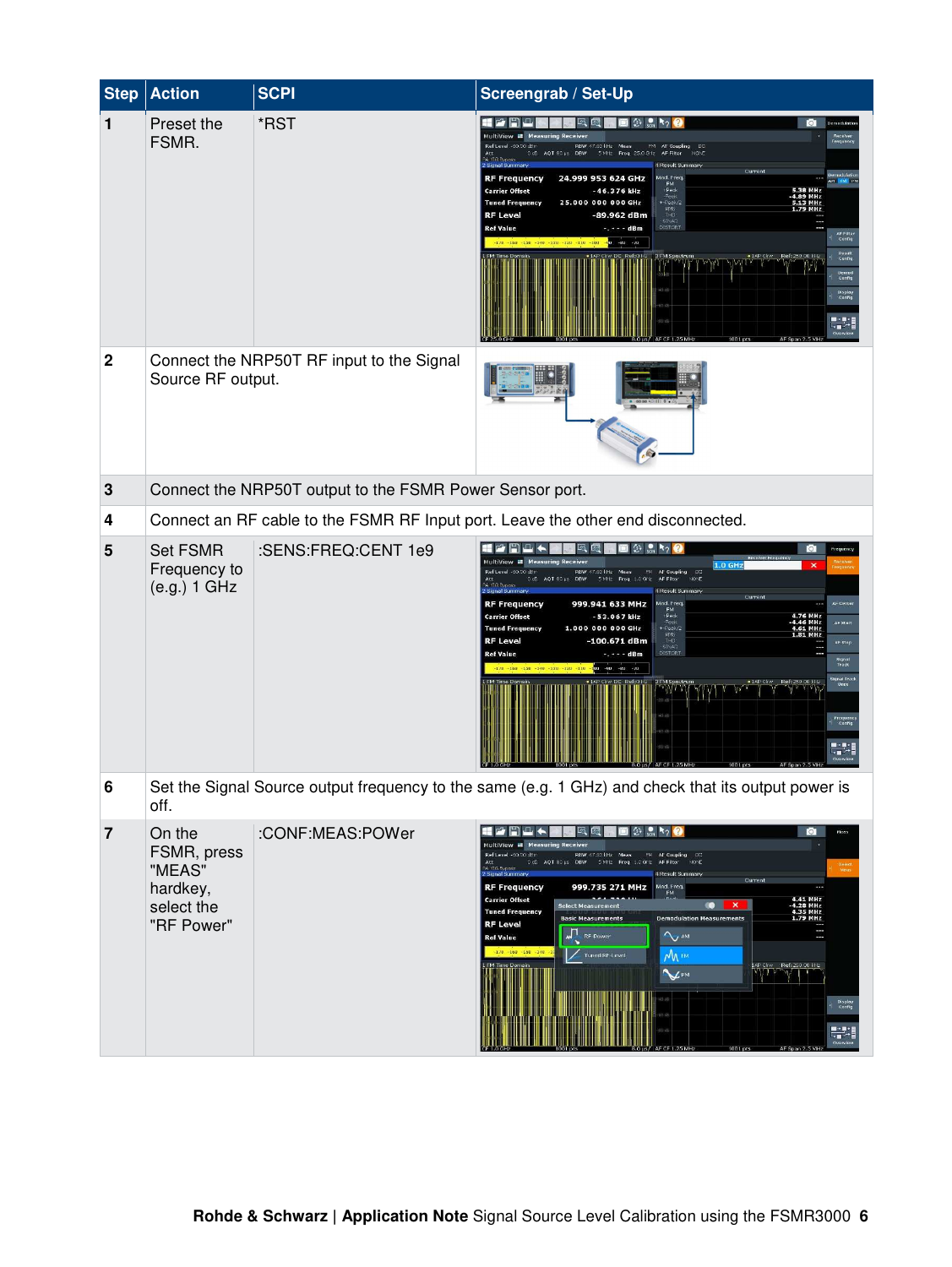| <b>Step</b> | <b>Action</b>                                                                               | <b>SCPI</b>                                                                      | Screengrab / Set-Up                                                                                                                                                                                                                                                                                                                                                                                                                                                                                                                                                                                                                                                                                                                                                                                                                                                                                                                                              |
|-------------|---------------------------------------------------------------------------------------------|----------------------------------------------------------------------------------|------------------------------------------------------------------------------------------------------------------------------------------------------------------------------------------------------------------------------------------------------------------------------------------------------------------------------------------------------------------------------------------------------------------------------------------------------------------------------------------------------------------------------------------------------------------------------------------------------------------------------------------------------------------------------------------------------------------------------------------------------------------------------------------------------------------------------------------------------------------------------------------------------------------------------------------------------------------|
| 8           | On the<br>FSMR, press<br>"Zero"<br>softkey                                                  | :CAL:PMET:ZERO:AUTO<br><b>ONCE</b>                                               | # 2 R L<br>国公易约0<br>$\bullet$<br>RE-Powe<br>Multiview <b>at</b> Measuring Receiver<br><b>Receiver</b><br>Frequenc<br>Ref Level +50.00 dBm<br>Meas RF-Power AF Coupling Not available<br>Att<br>4.173 Byposs PWR 101155 NRPSOT DBW Shiltz Freq 1.0 GHz AFFilter<br>Zero<br>Unit/Scule<br>Abs <sup>i</sup> - Kel<br><b>RF Frequency</b><br>-- Hz<br>Meas - Ji Ro<br><b>Carrier Offset</b><br>– – Hz<br>Ref Value<br><b>Tuned Frequency</b><br>1.000 000 000 GHz<br>Puwer<br>Kansar<br>Config<br><b>RF Power</b><br>-50.720 dBm<br><b>Power</b><br>Spittar<br>Cunfiy<br><b>Ref Value</b><br>-. - - - dBm<br>Display<br>Config<br>$-80$<br>$-70$<br>$-50$<br>20<br>$-60$<br>$-10$<br>10<br>$-40$<br>$-30$<br>$-20$<br>$\frac{1}{2}$<br>Marker Table<br>Ref Tro<br>X-Value<br>Function<br>Type<br>Overvley<br><b>Wnd</b><br>Y-Value<br><b>50.72 dB</b> m<br>Function Result<br><b>PWR101155 NRP50T</b>                                                                |
| 9           | <b>FSMR</b>                                                                                 | Verify there is no incident power to the<br>NRP50T, then press "Continue" on the | $\frac{1}{2}$ k <sub>2</sub><br>ઙ⊁<br><b>RE-Power</b><br>Multiview # Measuring Receiver<br>.<br>Frequen<br>Ref Level +50.00 dBm<br>AF Coupling Not svalable<br>AQT 80 µs DBW 5 MHz Freq 1.0 GHz AF Filter<br>Zero<br>A 133 Bypass PWR 101155 NRPSCT<br><b>Unit/Scuh</b><br><b>RF Frequency</b><br>- Hz<br>.<br>Meas -3 Re<br><b>Carrier Offset</b><br>Hz<br>Ref Value<br>Zeroing Power Sensor<br><b>Before zeroing the power</b><br><b>Tuned Frequency</b><br>0 000 GHz<br>sensor, please remove all<br>signals from the sensor input.<br><b>Power</b><br><b>Rensor</b><br>Config<br><b>RF Power</b><br>2.675 dBm<br>Continue<br>Cancel<br><b>Power</b><br>Spittar<br>Cunfiy<br><b>Ref Value</b><br>- - dBm<br>Display<br>Config<br>$-60$<br>-50<br>$-40$<br>$-30$<br>$-10$<br>$-80$<br>$-70$<br>$-20$<br>$\bullet$<br>10<br>20<br>H.<br>Marker Table<br>Ref Tre<br>X-Value<br>Type<br>Y-Value<br><b>52.68 dBn</b><br>Function Result<br><b>PWR101155 NRP50T</b> |
| 10          | Wait for Zero-ing to complete on the FSMR.<br>("Zero" softkey will be greyed out)           |                                                                                  | 国公易约<br>P) O<br>网网<br>RF-Pawer<br>Multiview # Measuring Receiver<br>Raceivar<br>Frequenc<br>Ref Level +50.00 dBn<br>Meas RE-Power AF Coupling Not available<br>Att 0 dB AQT 80 us DBW S MHz Freq 1.0 GHz AF Filter<br>NONE<br>Signal Summary<br>Unit/Scah<br><b>RF Frequency</b><br>Hz<br><b>Carrier Offset</b><br>-. - - - Hz<br><b>Ref Value</b><br><b>Tuned Frequency</b><br>1.000 000 000 GHz<br>Puwer<br>Santar<br>Config<br><b>RF Power</b><br>-47.712 dBm<br><b>Power</b><br>Spetter<br>Cunfig<br><b>Ref Value</b><br>-. - - - dBm<br>Display<br>Config<br>$-80$<br>$-70 -60$<br>$-50$<br>$-40$<br>$-30$<br>$-20$<br>$-10$<br>$\mathbf{o}$<br>10<br>20<br>$\cdots$<br><b>able</b><br>┅<br>Ref<br>Tre<br>Function<br>Type<br>Y-Value<br><b>12121 dBn</b><br>Function Result<br><b>PWR101155 NRP50T</b><br>Overview                                                                                                                                         |
| 11          |                                                                                             |                                                                                  | Set the output power of the Signal Source to a level greater than 5 dBm, (e.g.) 10 dBm.                                                                                                                                                                                                                                                                                                                                                                                                                                                                                                                                                                                                                                                                                                                                                                                                                                                                          |
| 12          | Switch on the Signal Source output power                                                    |                                                                                  |                                                                                                                                                                                                                                                                                                                                                                                                                                                                                                                                                                                                                                                                                                                                                                                                                                                                                                                                                                  |
| 13          | On the<br>FSMR, press<br>"MEAS"<br>hardkey,<br>followed by<br>"Tuned RF-<br>level" softkey. | :CONF:MEAS TRFL                                                                  | 国公息<br>Multiview <b>at</b> Measuring Receiver<br>Ref Level +50.00 dBr<br>AF Coupling Not avaiable<br>0 dB AQT 80 µs DBW 5 MHz Freq 1.0 GHz AF Filter<br>ass PWR 101155 NRP50T<br>NONE<br>A 031<br>Hz<br><b>RF Frequency</b><br>œ<br><b>Demodulation Measurements</b><br>- Hz<br>Carrier Of<br><b>VAM</b><br><b>Tuned Fre</b><br>DO GHZ<br>$M_{\text{EM}}$<br>Tuned RF-Level<br><b>RF Pow</b><br>71 dBm<br><b>V</b> PM<br><b>Ref Value</b><br>dBm<br>Display<br>Config<br>-70<br>$-60$<br>10<br>20<br>$-80$<br>$-50$<br>$-40$<br>-30<br>$-20$<br>$-10$<br>$\frac{1}{2}$<br>Marker Table<br>Ref Trc<br>X-Value<br>Wnd Type<br>ESPI<br>Function<br>Y-Value<br>-70.07 dBm<br>Function Result<br><b>PWR101155 NRP50T</b>                                                                                                                                                                                                                                              |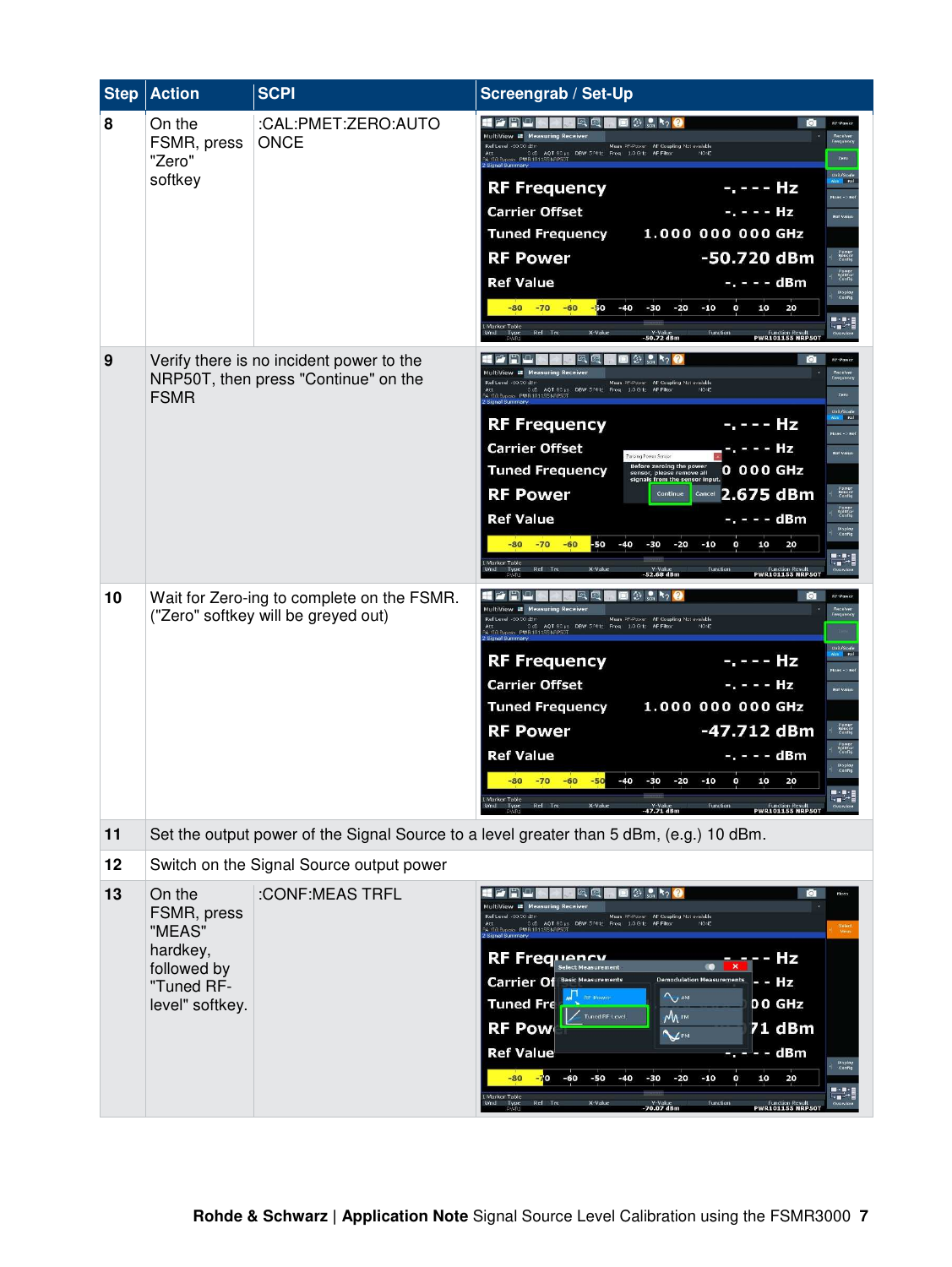| <b>Step</b> | <b>Action</b>            | <b>SCPI</b>                                                                                                               | Screengrab / Set-Up                                                                                                                                                                                                                                                                                                                                                                                                                                                                                                                                                                                                                                                                                                                                                                                                                                                                                                                                                                                                                                                                                                                                                          |
|-------------|--------------------------|---------------------------------------------------------------------------------------------------------------------------|------------------------------------------------------------------------------------------------------------------------------------------------------------------------------------------------------------------------------------------------------------------------------------------------------------------------------------------------------------------------------------------------------------------------------------------------------------------------------------------------------------------------------------------------------------------------------------------------------------------------------------------------------------------------------------------------------------------------------------------------------------------------------------------------------------------------------------------------------------------------------------------------------------------------------------------------------------------------------------------------------------------------------------------------------------------------------------------------------------------------------------------------------------------------------|
| 14          | "Cal Abs Power" softkey. | Press "MEAS CONFIG" hardkey, followed by                                                                                  | 国公易约要<br>HODO+<br>$\bullet$<br>Tuned<br>RF-Level<br>LG 20<br>Multiview <b>II</b> Measuring Receiver<br>Receiver<br>Frequenc<br>Ref Level +00.00 dBm<br>RBW 9.584 Hz Meas Tuned RF-Level AF Coupling Not evalable<br>0 dB AOT 400 ms<br>DBW 12.5 kHz Freq<br>1.0 GHz AF Filter<br>HONE<br>Att<br><b>Cal Abs</b><br>Pawer<br>A 1931<br>2 Sional Summary<br>Recal<br><b>RF Frequency</b><br>1.000 000 026 GHz<br><b>RF Level</b><br>-. -- - dBm<br><b>Carrier Offset</b><br>26 Hz<br><b>Ref Value</b><br>-. - - - dBm<br><b>Tuned Frequency</b><br>1.000 000 000 GHz<br>STD UNC(A)<br>$- - - -$ dB<br>Avenng<br>Config<br>$-130$<br>$-120$<br>$-80$<br>$-70$<br>$-150$<br>$-140$<br>$-110$<br>$-100$<br>$-90$<br>$-60$<br>$-50$<br>Corr Valu<br>Config<br>RF Spectrum<br>$+1$ AP Cirw<br>Genera<br>Canfig<br>Display<br>Confin<br>$\frac{m}{2}$<br>Span 12.5 kHz<br>CF 1.0 GHz<br>1001 pts<br><b>CORR Status</b><br>Overy<br>Avg 3 of 128<br><b>UNCORR</b>                                                                                                                                                                                                                      |
| 15          |                          | the FSMR will momentarily report<br>"Measuring Power Sensor"                                                              | Tuned<br>RF Level<br>$\blacksquare$ $\otimes$ $\blacksquare$ $\blacktriangle$ $\uparrow$ $\uparrow$<br>[o<br><b>Receiver</b><br>Frequency<br>Multiview <b>E Measuring Receiver</b><br>Ref Level - 00.00 dBm<br>RBW 9.584 Hz Meas Tuned RF-Level AF Coupling Not evalable<br>DBW 12.5 kHz Freq<br>AOT 400 ms<br>1.0 Gitz AF Filter<br>HONE<br>Att<br>$0$ dB<br>A 133 Bypass PWR 101155 NRPSCT<br>2 Sional Summary<br>Recal<br>1.000 000 028 GHz<br>$-165.459$ dBm<br><b>RF Frequency</b><br><b>RF Level</b><br><b>Carrier Offset</b><br>28 Hz<br><b>Ref Value</b><br>$- - - -$ dBm<br><b>Tuned Frequency</b><br>1.000000000000<br>STOMNC(A)<br>$- - - -$ dB<br>$-150$<br>$-130$<br>$-50$<br>$-140$<br>$-120$<br>$-70$<br>$-60$<br>Average<br>Config<br>$-11$<br><b>Measuring Power Sensor</b><br>3 RF Spectrum<br>$+1AP$ Clev<br>Abort<br>Corr Valu<br>Config<br>Genera<br>Canfig<br>Display<br>Config<br>CF 1.0 CHz<br>1001 pts<br>Span 12.5 kHz<br><b>4 CORR Status</b><br><b>Cal Abs Power</b><br><b>UNCORR</b><br>$\mathbb{R}^n$<br>Marker Table<br>Ref Trc<br>X-Value<br>Function<br>Type<br>Y-Value<br><b>45.20 dB</b> n≠<br>Function Result<br><b>PWR101155 NRP501</b> |
| 16          |                          | When the prompt appears, "Connect Signal<br>Source to RF input of FSMR", disconnect the<br>NRP50T from the Signal Source. | 28.5<br>2 FI<br>┺<br>Tuned<br>RF-Level<br>Le.<br>О<br>MultiView E Measuring Receiver<br>Receiver<br>Frequency<br>Ref Level +00.00 dBn<br>RBW 9.584 Hz Meas Tuned RF-Level AF Coupling Not evalable<br>0 dB AQT 400 ms DBW 12.5 kHz Freq<br>1.0 GHz AF Filte<br>HONE<br><b>A</b> 03.1<br>Recal<br><b>RF Frequency</b><br>1.000 000 027 GHz<br><b>RF Level</b><br>- - dBm<br><b>Carrier Offset</b><br>27 Hz<br><b>Ref Value</b><br>- . - - - dBm<br>Information<br>1.00000<br>C(A)<br><b>Tuned Frequency</b><br>$- - - -$ dB<br><b>Connect Signal Source to RF</b><br>Input of FSMR.<br>Average<br>Config<br>$-140$<br>$-130$<br>$-120$<br>$-150$<br>$-70$<br>-60<br>$-50$<br>Continue<br>Cancel<br>Corr Valu<br>Config<br>RF Spectrum<br>· LAP Cine<br>Genera<br>Canfig<br>Display<br>Confin<br>CF 1.0 GHz<br>Span 12.5 kHz<br>1001 pts<br>$\mathbf{u} \cdot \mathbf{v} \cdot \mathbf{g}$<br>$\begin{array}{c}\n\hline\n\downarrow \\ \hline\n\downarrow\n\end{array}$<br>Avg 16 of 128<br><b>Cal Abs Power</b><br><b>UNCORR</b>                                                                                                                                              |
| 17          |                          | Connect the FSMR3000, via the coaxial<br>cable directly to the Signal Source.                                             |                                                                                                                                                                                                                                                                                                                                                                                                                                                                                                                                                                                                                                                                                                                                                                                                                                                                                                                                                                                                                                                                                                                                                                              |
| 18          |                          | On the FSMR, hit "Continue".                                                                                              | 国公晶的<br>2 R L<br>- 12<br>o<br>Tuned<br>RF-Level<br><b>Raceival</b><br>Frequenc<br>MultiView <b>E</b> Measuring Receiver<br>Ref Level 30.00 dan<br>RBW 9.584 Hz. Meas Tuned RF-Level AF Coupling Not evalable<br>40 cf) AQT 400 ms DBW 12.5 kHz Freq<br>1.0 G tz AF Filter<br>NOHE<br>Att<br>VIG Bype<br>Signal Summar<br>Recal<br>9.666 dBm<br><b>RF Frequency</b><br>999.999 994 MHz<br><b>RF Level</b><br><b>Carrier Offset</b><br>$-6 Hz$<br><b>Ref Value</b><br>$  -$ dBm<br>1.000 00 Information<br>N(C(A))<br>0.000dB<br><b>Tuned Frequency</b><br><b>Connect Signal Source to RF</b><br>Avenng<br>Config<br><b>Input of FSMR.</b><br>$-70$<br>$-60$<br>$-50$<br>10<br>$-R0$<br>$\alpha$<br>20<br>Corr Val<br>Cancel<br>Continue<br>· LAP Cine<br><b>3 RF Spectrum</b><br>Genera<br>Canfig<br>Display<br>Config<br>CF 1.0 GHz<br>1001 pts<br>Span 12.5 kHz<br>$\mathbb{R}^n$<br><b>CORR Status</b><br><b>Cal Abs Power</b><br>Avg 1 of 1<br><b>UNCORR</b>                                                                                                                                                                                                              |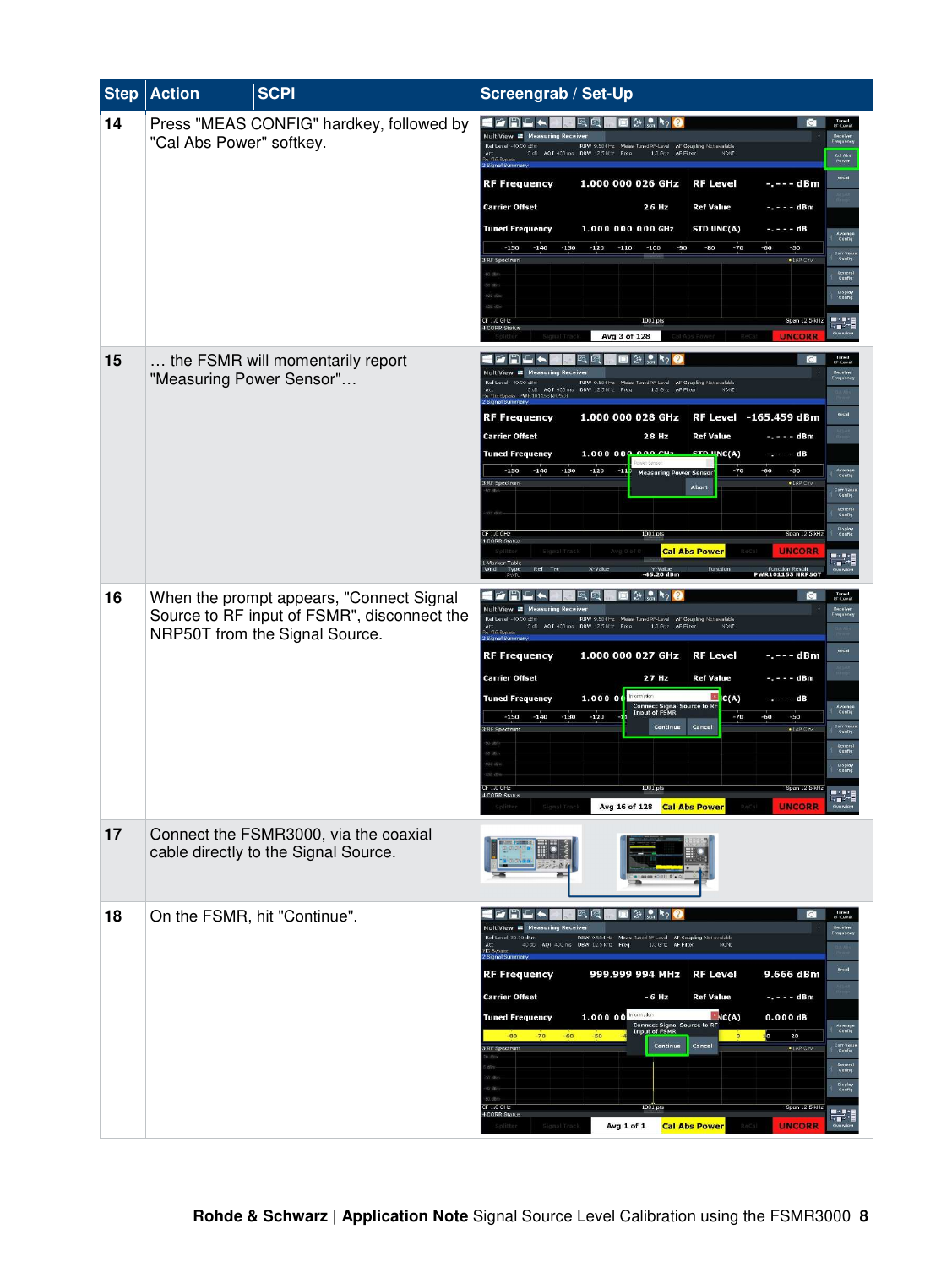| <b>Step</b> | <b>Action</b>                                                                                                                        | <b>SCPI</b>                                                                                                                                                                                                                                                     | Screengrab / Set-Up                                                                                                                                                                                                                                                                                                                                                                                                                                                                                                                                                                                                                                                                                                                                                                                                                                                                                                                      |
|-------------|--------------------------------------------------------------------------------------------------------------------------------------|-----------------------------------------------------------------------------------------------------------------------------------------------------------------------------------------------------------------------------------------------------------------|------------------------------------------------------------------------------------------------------------------------------------------------------------------------------------------------------------------------------------------------------------------------------------------------------------------------------------------------------------------------------------------------------------------------------------------------------------------------------------------------------------------------------------------------------------------------------------------------------------------------------------------------------------------------------------------------------------------------------------------------------------------------------------------------------------------------------------------------------------------------------------------------------------------------------------------|
| 19          |                                                                                                                                      | Whilst observing the FSMR screen "ReCal"<br>indicator, change (decrease) the output<br>power of the Signal Source, in e.g.<br>increments of -1 $dB \sim$ -10 dB.<br>Note: In this picture, the ReCal indicator<br>location is highlighted, but not illuminated. | HODL+<br>国公易约0<br>Tuned<br>RF-Level<br>ы<br><b>Raceival</b><br>Frequenc<br>Multiview # Measuring Receiver<br>Ref Level 30.00 dan<br>RBW 9.584 Hz Meas Tuned RF-Level AF Coupling Not evalable<br>AOT 400 ms DBW 12.5 kHz Freq<br>1.0 G tz AF Filter<br>NOHE<br>Att<br>40e6<br>Col Abs<br>Power<br>Signal Summary<br>Recall<br><b>RF Frequency</b><br><b>RF Level</b><br>10.006 dBm<br>999.999 994 MHz<br><b>Carrier Offset</b><br>$-6$ Hz<br><b>Ref Value</b><br>-. - - - dBm<br><b>Tuned Frequency</b><br>1.000 000 000 GHz<br>STD UNC(A)<br>0.000dB<br>Avenage<br>Config<br>$\bullet$<br>20<br>-80<br>$-70$<br>$-60$<br>$-50$<br>$-40$<br>-30<br>$-20$<br>$-10$<br>пb<br>Corr Vali<br>Config<br>. TAP CINE<br><b>3 RF Spectrum</b><br>Genera<br>Canfig<br>Display<br>Config<br>$2F1.0$ GHz<br>1001 pts<br>Span 12.5 kHz<br>$\frac{1}{2}$<br><b>CORR Statt</b><br>Avg 1 of 1<br><b>CORR</b><br>Overvies                                 |
| 20          | When the<br>"ReCal"<br>indicator<br>illuminates,<br>press "Recal"<br>softkey on<br>the FSMR                                          | <b>INP:ATT:AUTO REC</b>                                                                                                                                                                                                                                         | Tuned<br>RF-Level<br>Raceiva<br>Frequeni<br>RefLe<br>Tuned RF-Level AF Coupling Not evalable<br><b>RBW 9.584 Hz</b><br>40 c6 AQT 400 ms<br>DBW 12.5 kHz Freq<br>1.0 G tz AF Filter<br>Att<br><b>Col Abs</b><br>Power<br>yla By<br>Signal Summar<br><b>Recall</b><br>5.001 dBm<br><b>RF Frequency</b><br>999.999 994 MHz<br><b>RF Level</b><br><b>Carrier Offset</b><br>- 6 Hz<br><b>Ref Value</b><br>-. - - - dBm<br>1.000 000 000 GHz<br>STD UNC(A)<br>0.000dB<br><b>Tuned Frequency</b><br>Avenage<br>Config<br>10<br>$-60$<br>$-50$<br>$-40$<br>$-20$<br>$-10$<br>20<br>-Rn<br>$-30$<br>Corr Val<br>Config<br>3 RF Spectrum<br>· LAP Cine<br>Genera<br>Canfig<br>Display<br>Confin<br>CF 1.0 GHz<br>1001 pts<br>Span 12.5 kHz<br>$\frac{1}{2}$<br>4 CORR Status<br>Avg 1 of 1<br>ReCal<br><b>CORR</b>                                                                                                                                 |
| 21          | Once the intermediate calibration is<br>performed, the "ReCal" indicator will<br>extinguish, whilst the "CORR" indicator<br>remains. |                                                                                                                                                                                                                                                                 | Tuned<br>RF-Level<br>2 F C<br>国公県<br>Receiver<br>Frequenc<br>Multiview = Measuring Receiver<br>$\leq 00$ dBm<br>RBW 9.564 Hz Meas Tuned RE-Level<br>AF Coupling Not available<br>15:89 AQT 400 ms DBW 12:5 kHz Freq<br>: 0 GHz AF Filter<br><b>NONE</b><br><b>Col Abs</b><br>Power<br>Recal<br><b>RF Frequency</b><br><b>RF Level</b><br>5.001 dBm<br>999.999 994 MHz<br><b>Carrier Offset</b><br><b>Ref Value</b><br>$-6$ Hz<br>$-$ , $ -$ dBm<br>STD UNC(A)<br>1.000 000 000 GHz<br>0.000dB<br><b>Tuned Frequency</b><br>Average<br>Config<br>$-110$<br>$-20$<br>$\mathbf{a}$<br>$-100$<br>$-90$<br>$-80$<br>$-70$<br>$-60$<br>$-50$<br>$-40$<br>$-30$<br>$-10$<br>Corr Vali<br>Config<br>3 RF Spectrum<br>· LAP Cine<br>Genera<br>Canfig<br>Displat<br>Confir<br>CF 1.0 GHz<br>Span 12.5 kHz<br>$\mathbf{B} \cdot \mathbf{B} \cdot \mathbf{I}$<br>⊷∎∕*≣<br>Avg 1 of 1<br><b>CORR</b><br>Overview                                      |
| 22          | Repeat the process steps #19 and #20 one<br>more time. Typically the "ReCal" indicator will<br>illuminate around -40 dBm.            |                                                                                                                                                                                                                                                                 | $F = 2 +$<br>国公易的<br>Tuned<br>RF Level<br>Let Let<br>ГoТ<br>Multiview # Measuring Receiver<br><b>Receiver</b><br>Frequency<br>RefLevel 5.00 d5m<br>RBW 9.564 Hz Meas Tuned RF-Level AF Coupling Not available<br>Att<br>15.89 AQT 400 ms DBW 12.5 kHz Freq<br>10 GHz AF Filter<br><b>NONE</b><br>Col Abs<br><b>YIG DV</b><br>2 Signal Summary<br>Recal<br>-40.975 dBm<br>999.999 994 MHz<br><b>RF Level</b><br><b>RF Frequency</b><br><b>Carrier Offset</b><br>$-6 Hz$<br><b>Ref Value</b><br>-. - - - dBm<br>STD UNC(A)<br><b>Tuned Frequency</b><br>1.000 000 000 GHz<br>0.000dB<br>Average<br>Config<br>40<br>$-30$<br>$-100$<br>$-90$<br>$-70$<br>$-20$<br>$-10$<br>$\mathbf{o}$<br>$-110$<br>$-80$<br>$-60$<br>$-50$<br>Corr Valu<br>Cunfiq<br>. LAP Cine<br><b>3 RF Spectrum</b><br>Genera<br>Config<br>Display<br>Config<br>Span 12.5 kHz<br>CF 1.0 GHz<br>1001 pts<br><b>4 CORR Status</b><br>Avg 1 of 1<br>ReCal<br><b>CORR</b> |

The calibration procedure is now complete, and the FSMR ready for measurement across the whole of its dynamic range.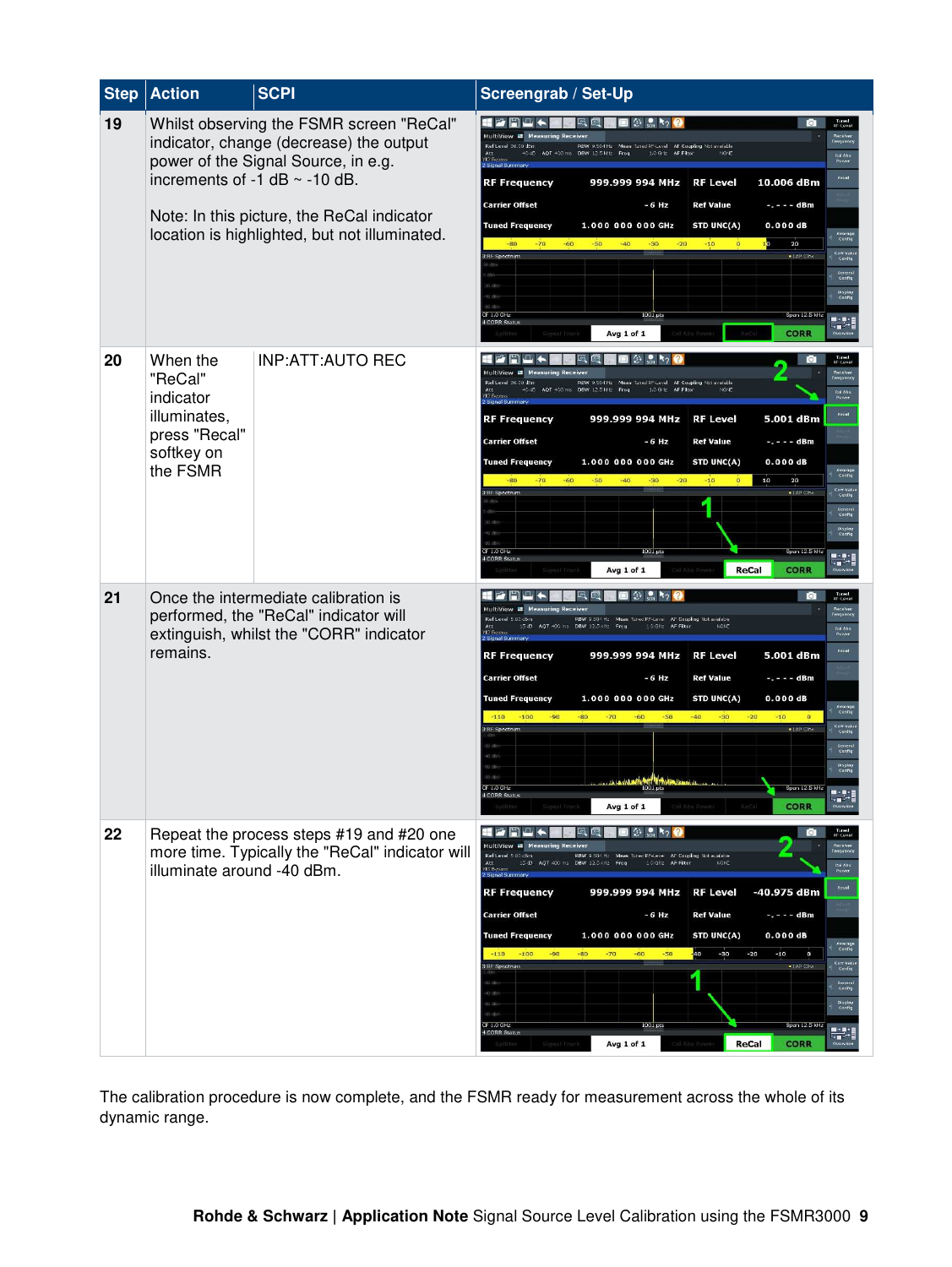# **3 Literature**

[1 R. Minihold, "App. Note 1MA92 "RF Level Measurement Uncertainties with the Measuring Receiver

] R&S(R) FSMR"," 03 2006. [Online]. Available: https://scdn.rohdeschwarz.com/ur/pws/dl\_downloads/dl\_application/application\_notes/1ma92/1MA92\_0e\_RF\_level\_meas\_ uncertainties.pdf. [Accessed 24 11 2021].

# **4 Ordering Information**

| <b>Designation</b>   | <b>Type</b>             | <b>Order No.</b> |
|----------------------|-------------------------|------------------|
| Spectrum analyzer    | R&S®FSMR3-B1            | 1345.3050.50     |
| Thermal power sensor | R&S <sup>®</sup> NRP50T | 1424.6173.02     |